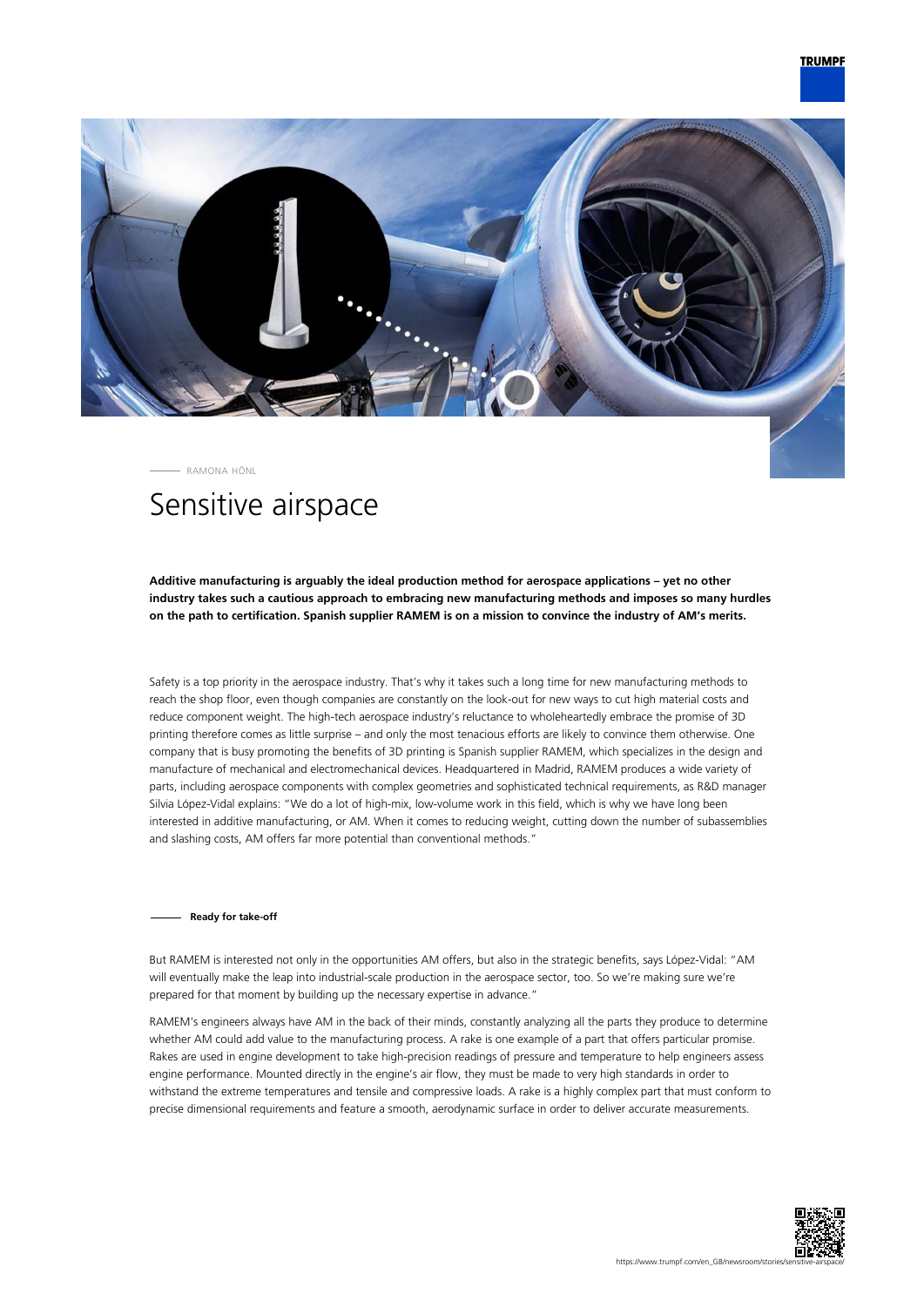

TRUMPF has 3d printed a rake by the Spanish Aero Supplier RAMEM, which is used for the engine developments of airplanes. The result: costs slashed by almost 80 percent © TRUMPF GmbH

### **Challenging parts made to the highest standards**

Rakes consists of four components that must be painstakingly milled, assembled manually and then welded individually. At their core are several internal tubes that serve as channels. These are welded to the sampling points known as 'Kiel heads' with a wall thickness of <0.3 millimeters. The channels are inserted into the rear of the elongated body of the rake and welded into place to the Kiel heads. The body of the rake is then sealed with a cover plate. "Those delicate channels must be inserted with maximum precision," says López. "If just one of the welded Kiel head is out of position, the whole rake has to be scrapped. The Kiel heads have dimensional tolerances of +/- 0.05 millimeters and feature a narrow, continuous opening at the end of which the flow sensors are integrated."

The engineers at RAMEM immediately saw that the delicate rakes were perfect candidates for 3D printing. The challenge was to design them in a way that would be compatible with AM. This task was tackled by Prodintec, a RTO that specializes in redesigning parts for additive manufacturing. They succeeded in reducing the number of components from four to one. Yet the results were still disappointing, says López-Vidal: "The rakes were deformed during production, and the printing process deposited powder and other solids in the narrow channels. What's more, the 3D printing process wasn't meeting requirements – neither for dimensional accuracy nor for a smooth, pore-free rake surface."

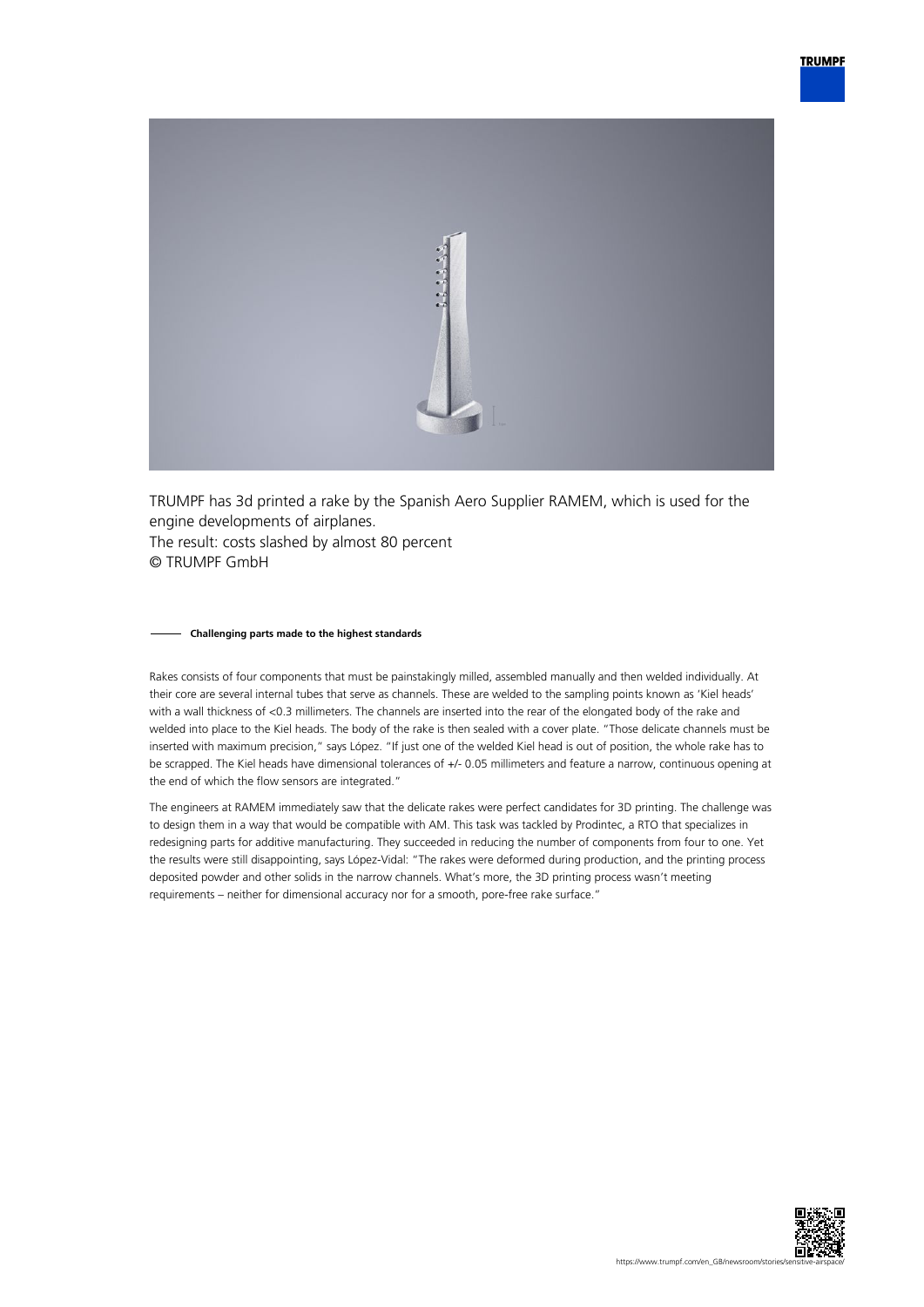

The optimized rake was printed with the TRUPrint 1000 by TRUMPF. © TRUMPF

## **A breakthrough with the first prototype**

But Silvia López-Vidal and her team refused to be discouraged by this setback. At FORMNEXT 2017, they explained the problems they were facing to Julia Moll, Project Manager Additive Manufacturing, and her team of TRUMPF colleagues. "The TRUMPF developers were confident they could solve our problems with their lasers and powder," says López-Vidal. So, armed with the CAD drawing from Prodintec, the TRUMPF team set out to find a solution.

"The biggest challenge in the printing process was the issue of part orientation," says Julia Moll. "We had to align the part in such a way that we could print it without support structures, because we wouldn't have been able to attach those to the highly fragile Kiel heads or anywhere inside the part. We also had to rule out any risk of thermal distortion. That wasn't easy because the rakes are so thin-walled." The team used a **TruPrint 1000** to print the parts. This 3D printer has a 200-watt laser that can be used to generate remarkably delicate structures from the powder bed.

The results checked all the right boxes right from the very first rake prototype, says Moll: "A 3D scan enabled us to demonstrate that it had the required level of geometric accuracy, and using micrographs we established a surface density of 99.95 percent." But the experts were keen to get even more accurate information, so they sent the prototype for a CT scan at YXLON, a developer and producer of X-ray and computed tomography inspection systems. The company verified the uninterrupted continuity of the channels and the size of the pores. The TRUMPF experts also automatically ascertained and checked over 40 measurements inside the part. All the results came back positive: the channels were clear and all the requirements were met by the very first prototype, including the required level of dimensional accuracy and the stipulated pore size of less than 100 microns.

### **Costs slashed by almost 80 percent**

Julia Moll was delighted with what the TRUMPF team had achieved: "Redesigning the part has cut throughput times and reduced the amount of material we use by around 80 percent. All in all, the decision to 3D-print the rakes has reduced our overall costs by around 74 percent. That's a whole order of magnitude in this industry." The practical part of the process is now underway, and Silvia López-Vidal is optimistic: "The key is to stay up to speed with this new method and keep decisionmakers up-to-date with the opportunities offered by additive manufacturing. Rakes are yet another example of just how much potential AM has to offer. But the aerospace industry is a challenging market, and it will take us a while to convince our customers to use additive manufacturing for structural components and other key assemblies. Nevertheless, we and other